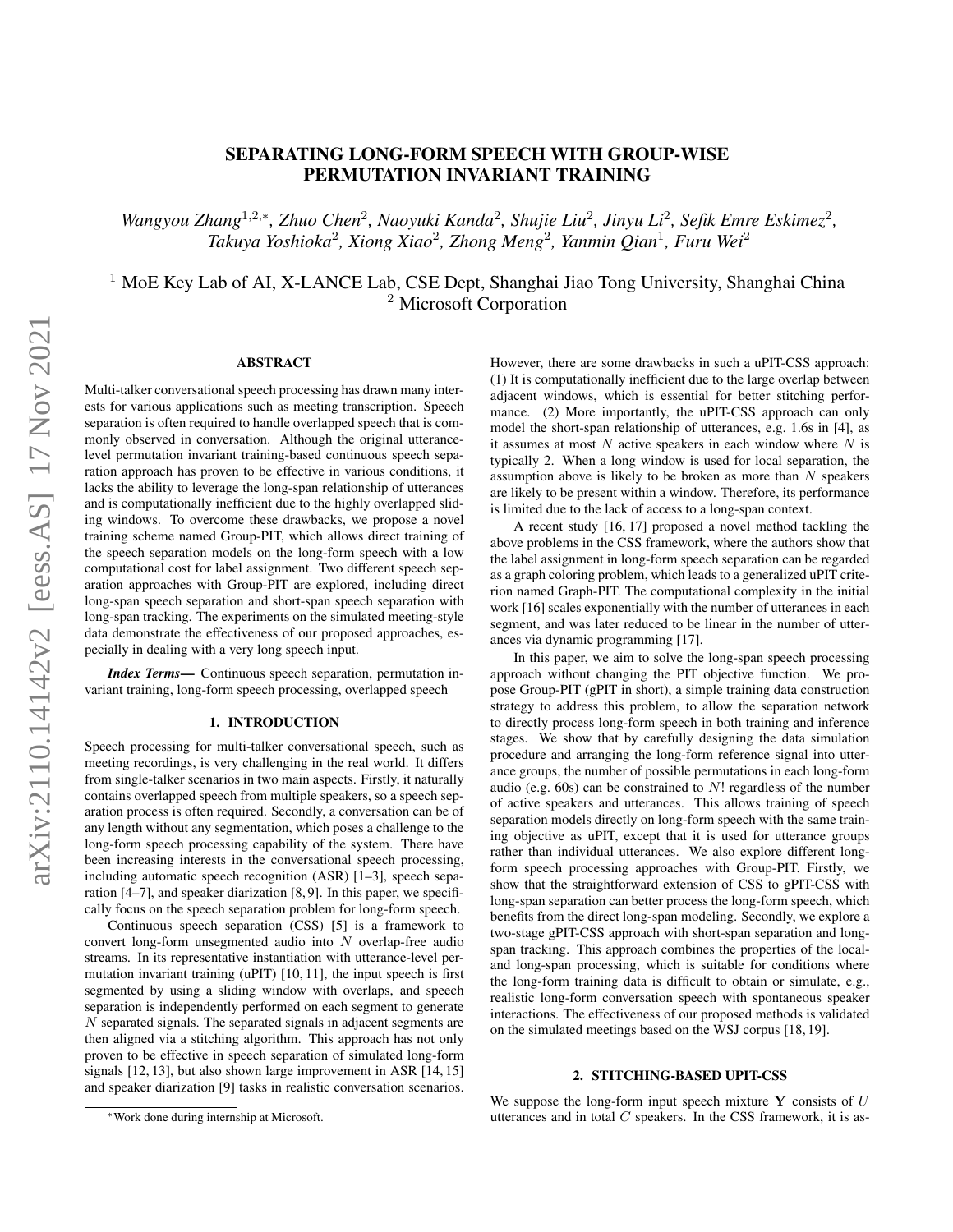

<span id="page-1-0"></span>Fig. 1. The ideal CSS output channels ( $N = 2$ ). Blocks in different colors represent utterances from different speakers.

sumed that at most  $N$  speakers are active at the same time so that all utterances in  $Y$  can be separated and placed into  $N$  channels. Each output channel has the same length as the input, and only contains overlap-free utterances, as shown in Fig. [1.](#page-1-0)

A typical CSS pipeline with uPIT-based speech separation [\[4\]](#page-4-2) is composed of three stages: segmentation, separation, and stitching. As illustrated in Fig. [2,](#page-1-1) the segmentation stage divides the longform audio into several overlapped segments using a fixed-length sliding window. Each sliding window consists of three parts with  $T_h$ ,  $T_c$ , and  $T_f$  frames that represent the history, current, and future frames, respectively. The overlap length between adjacent segments is  $T_h + T_f$ . The speech separation is then performed on each segment independently to generate  $N$  overlap-free signals. Finally, the separation outputs in all segments are merged via a stitching algorithm to obtain the meeting-level separation result. This is done by first finding the best permutation of output channels with the highest overall similarity in each pair of adjacent segments and permuting them accordingly. Then, an overlap-and-average operation is performed along each channel across all segments.

It should be noted that the uPIT-based CSS assumes that the window length is small enough to only contain at most  $N$  speakers so that uPIT-based speech separation models can be trained. It makes the uPIT-CSS difficult to use a long window where more than  $N$ speakers will be likely to appear and potentially limits the modeling capacity due to the lack of access to the long-span context.

#### 3. GROUP-PIT FOR LONG-SPAN MODELING

In this section, we introduce the proposed Group-PIT approach for long-form speech separation. First, we define the data arrangement in our proposed approach. Later, we propose two different approaches based on Group-PIT.

#### <span id="page-1-3"></span>3.1. Group-PIT and the corresponding data arrangement

As illustrated in Fig. [1,](#page-1-0) in the original CSS pipeline, the placement of some separated utterances in different output channels may not be unique. For example, the last two utterances (orange and yellow) in Ch 1 can be swapped with the last utterance (blue) in Ch 2, while still satisfying the CSS constraint introduced in Section [2.](#page-0-0) This phenomenon is common and can easily happen when a relatively long silence exists in the midst of the input speech mixture. As a result, the number of possible permutations of  $U$  separated utterances in  $N$ output channels can be up to  $N^U$ . More specifically, if we define an *utterance group* as a consecutive segment in which all utterances in  $N$  channels only have  $N!$  possible permutations, then the number of possible permutations in the CSS problem is up to  $(N!)^G$ , where G is the number of utterance groups in the CSS output. In Fig. [1,](#page-1-0) we can see that  $G = 2$  and  $N = 2$ , so there are  $(2!)^2 = 4$  permutations in total. Since this number increases exponentially with the number of utterance groups, it would be computationally expensive to extend CSS by using a longer window directly.



<span id="page-1-1"></span>Fig. 2. Segment-wise processing in stitching-based CSS. Separation is performed in each segment independently with a sliding window.

To remedy this issue, we propose to proactively arrange the training data so that  $G = 1$  is guaranteed for every long-form sample. This makes the number of possible permutations significantly small. In the following discussion, we adopt  $N = 2$  as three-fold overlaps are rarely observed in real meetings [\[5\]](#page-4-6). When simulating a long-form speech sample, we first generate two overlap-free reference signals corresponding to two output channels by iteratively appending U utterances to either of the channels based on the following rules: (i) the first utterance is appended to  $Ch 1$ , (ii) the u-th utterance is appended to the channel  $n_u \in \{1,2\}$  where the end time,  $e_{n_u}$ , of the lastly-appended utterance is earlier than the end time,  $e_{n_u}$ , of the lastly-appended utterance on the other channel. When the  $u$ -th utterance is appended, its onset is randomly sampled from the uniform distribution  $\mathcal{U}(e_{n_u}, e_{n_u})$ . After generating two overlap-free reference signals, they are mixed to form the long-form audio mixture for training. This constraint guarantees that only one utterance group exists in each long-form speech sample. Given the small number of possible permutations, we can apply the conventional uPIT criterion except that it is applied for utterance groups rather than individual utterances. We call this method Group-PIT.

Compared to our proposed method, Graph-PIT [\[16](#page-4-13)[,17\]](#page-4-14) is a more generalized approach that directly extends uPIT for long-span modeling. On the other hand, our proposed method simplifies the permutation problem, thus reducing the computational cost during training. The proposed method can be viewed as a special solution, which leverages the prior knowledge in the CSS problem, of the Graph-PIT. Such prior knowledge can result in different behaviors for the separation network when  $C > 2$ , while we focus on the case of  $C = 2$ in this paper and leave such cases for future work. It should be noted that with additional constraints, it is also possible for Graph-PIT to converge to the same solution as the proposed method.

Note that modeling long-form samples containing multiple utterance groups  $(G > 1)$  during training is potentially inefficient. Because from the practical perspective, it is relatively easy to detect long silence regions by applying voice activity detection (VAD) as a preprocessing. The input mixture can then be divided into chunks without such silence [\[17\]](#page-4-14), and the separation output for each chunk can still be regarded as a single utterance group. Note that in this work, utterances with short silence in between are considered to belong to the same utterance group.

## <span id="page-1-2"></span>3.2. gPIT-CSS with long-span separation

One straightforward way to extend the uPIT-CSS with  $N = 2$  by Group-PIT is using a longer sliding window that covers more than two utterances. In the training stage, we assume that the reference signal  $X_n$  ( $n = 1, 2$ ) only contains one utterance group. The training objective is then given by:

<span id="page-1-4"></span>
$$
\mathcal{L}^{(\text{Group-PIT})} = \min_{\pi \in \mathcal{P}_2} \sum_{n=1}^2 \mathcal{L}(\mathbf{X}_n, \hat{\mathbf{X}}_{\pi(n)}) ,
$$
 (1)

where  $\hat{\mathbf{X}}_{\pi(n)}$  is the  $\pi(n)$ -th output signal from the speech separation model,  $\pi \in \mathcal{P}_2$  enumerates all possible permutations for  $N = 2$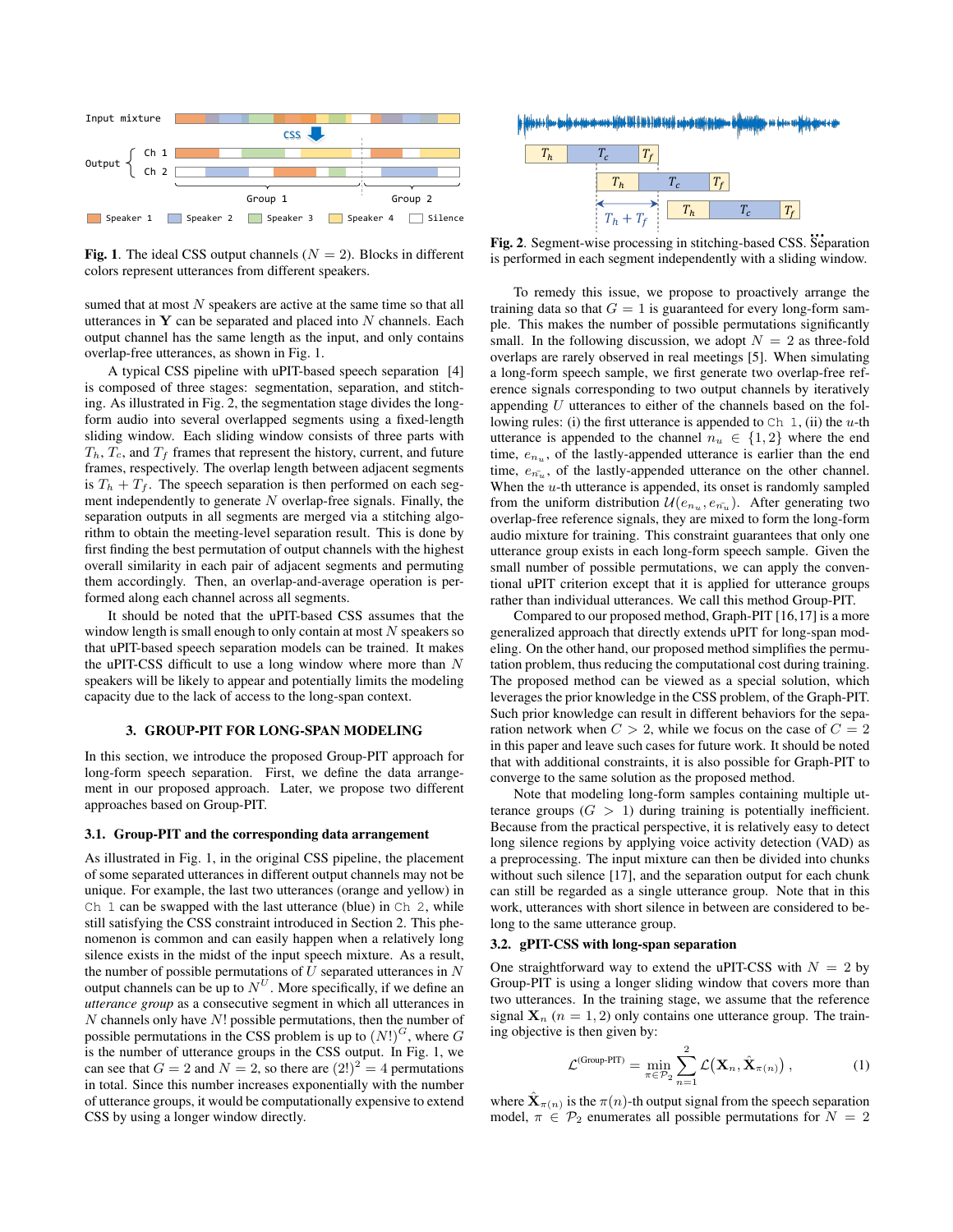

<span id="page-2-0"></span>Fig. 3. Proposed gPIT-CSS approach with short-span separation and long-span tracking.

channels, and  $\pi(n)$  denotes the permuted index for the *n*-th channel.  $\mathcal L$  is the loss function either in the time domain or frequency domain.

In the inference stage, the same stitching-based process as in Section [2](#page-0-0) is used for processing the entire meeting, except that a much longer window size can be used. It is thus possible to directly utilize the long-span audio context for better speech separation.

### 3.3. gPIT-CSS with short-span separation and long-span tracking

The separation approach in Section [3.2](#page-1-2) solves the long-span separation problem in one shot. However, it usually requires matched training data to maximize its advantage in long-form modeling, which is not always available in practice. For example, it is challenging to simulate all the varieties in realistic long-form conversation speech that includes spontaneous speaker interactions. Without matched data, the long-span modeling could be potentially sub-optimal. Therefore, we explore another approach to apply Group-PIT in the CSS pipeline, where the speech separation procedure of one long-segment is decomposed to short-span separation and long-span tracking procedures.

The overview to process one long audio segment (such as 24s) is depicted in Fig. [3.](#page-2-0) In this approach, the long audio segment is further segmented by short sliding windows (such as 4s) with almost no overlap where  $T_h = T_f = 1$  frame. For each short window indexed by  $m$ , a short-span separation model trained with the conventional uPIT objective function is applied to generate two overlap-free signals  $\hat{\mathbf{X}}_{m,n}$  where  $n \in \{1,2\}$ . The long-span tracking network is then applied on the separated signals from all short windows to predict the frame-wise permutation for output channels as following:

$$
\mathbf{O} = \text{Concat}_{m=1}^{M}(\text{Splice}([\hat{\mathbf{X}}_{m,1}^{T}; \hat{\mathbf{X}}_{m,2}^{T}]^{T}))\,,\tag{2}
$$

$$
\mathbf{P} = \text{TrackNet}(\mathbf{O})\,. \tag{3}
$$

Here,  $Splice(\cdot)$  denotes the operation that stacks each frame and its adjacent frames along the feature dimension. Concat $_{m=1}^{M}(\cdot)$  denotes the operation to concatenate all features from  $M$  short windows along the frame dimension. The term  $\mathbf{P} \in \mathbb{R}^{1 \times T}$  represents the frame-wise permutation indicator, where "1" indicates swapping the two separation results from current frame in  $Ch 1$  and  $Ch 2$ , while "0" means no change.  $T$  refers to the length of the input sequence. According to the permutation indicator, the short-span separation result  $\hat{\mathbf{X}}_{m,n}$  is rearranged to form the final long-span output signal for each channel. Note that the above procedure is the explanation for the speech separation of one (relatively long) audio segment, which is still shorter than the duration of an entire recording. The entire recording is processed with the stitching algorithm as used in the gPIT-CSS with long-span separation in Section [3.2.](#page-1-2)

The cross-entropy loss is used to train the tracking network:

$$
\mathcal{L}_{\text{track}} = \text{CrossEntropy}(\mathbf{P}, \mathbf{R}), \qquad (4)
$$

where  $\mathbf{R} \in \mathbb{R}^{1 \times T}$  is the oracle frame-wise permutation. The oracle permutation label is formed by comparing the frame-wise separation result with the two-channel reference spectrum. The data arrangement from Group-PIT is applied to construct the reference signals, i.e., after tracking alignment, the final separation result should follow the CSS arrangement as shown in Fig. [1.](#page-1-0) We freeze the short-span separation model when training the tracking network.

Note that the idea of combining short-span separation and longspan tracking was already investigated in the literature [\[20\]](#page-4-17), but only for the utterance-level mixtures. Therefore, it is still unclear how well this approach works in the CSS framework. Our proposed extension with Group-PIT naturally fills this gap.

## 4. EXPERIMENTAL SETUP

## 4.1. Data description

We experimented with simulated multi-talker recordings based on the WSJ corpus [\[18,](#page-4-15) [19\]](#page-4-16). The training and development sets were simulated based on the WSJ1 [\[19\]](#page-4-16) training set, with 283 speakers in total. The evaluation set was simulated based on the  $si_d$   $dt$  05 and si et 05 subsets from WSJ0 [\[18\]](#page-4-15), with 18 speakers in total. The sampling rate of the audio was 16kHz. The simulation of all datasets follows the description in Section [3.1.](#page-1-3) The number of speakers ranges from 2 to 5, while the meeting length is fixed to 80s. For all datasets, we simulated two types of mixtures, i.e. partially overlapped mixtures (partial) and sequential mixtures (seq.). For training, development and evaluation, we used 27000, 2992, 2999 overlapped samples and 8000, 1500, 3000 sequential samples, respectively. For overlapped mixtures, the overlap ratio ranges from 20% to 60%. For sequential mixtures, note that we considered sequential utterances with a short pause  $(<0.5s$ ) belong to the same utterance group, and constrain them to be assigned to different channels even they are not overlapped. This property of separation networks has been shown to be important to handle quick speaker turns in real conversation [\[15\]](#page-4-12).

#### 4.2. Network Architectures

We adopt the time-frequency masking [\[21\]](#page-4-18) based speech separation method to examine the effectiveness of the proposed approaches. The window size and hop size for short-time Fourier transform (STFT) are 512 and 256, respectively. The loss function  $\mathcal{L}$  in Eq. [\(1\)](#page-1-4) is the L2 loss between estimated and reference magnitude spectra. For the gPIT-CSS approach with long-span separation, we adopt the dual-path transformer (DP-transformer) [\[22,](#page-4-19) [23\]](#page-4-20) architecture for its capability and efficiency in long sequence modeling. It consists of 16 encoder layers with 4 attention heads, and each layer has 128 attention dimensions and 1024 FF dimensions. For the gPIT-CSS approach with separation and tracking, we adopt the transformer model with 16 layers and a similar amount of parameters for short-span separation. For the tracking network, we also adopt the DP-transformer architecture for long-span modeling,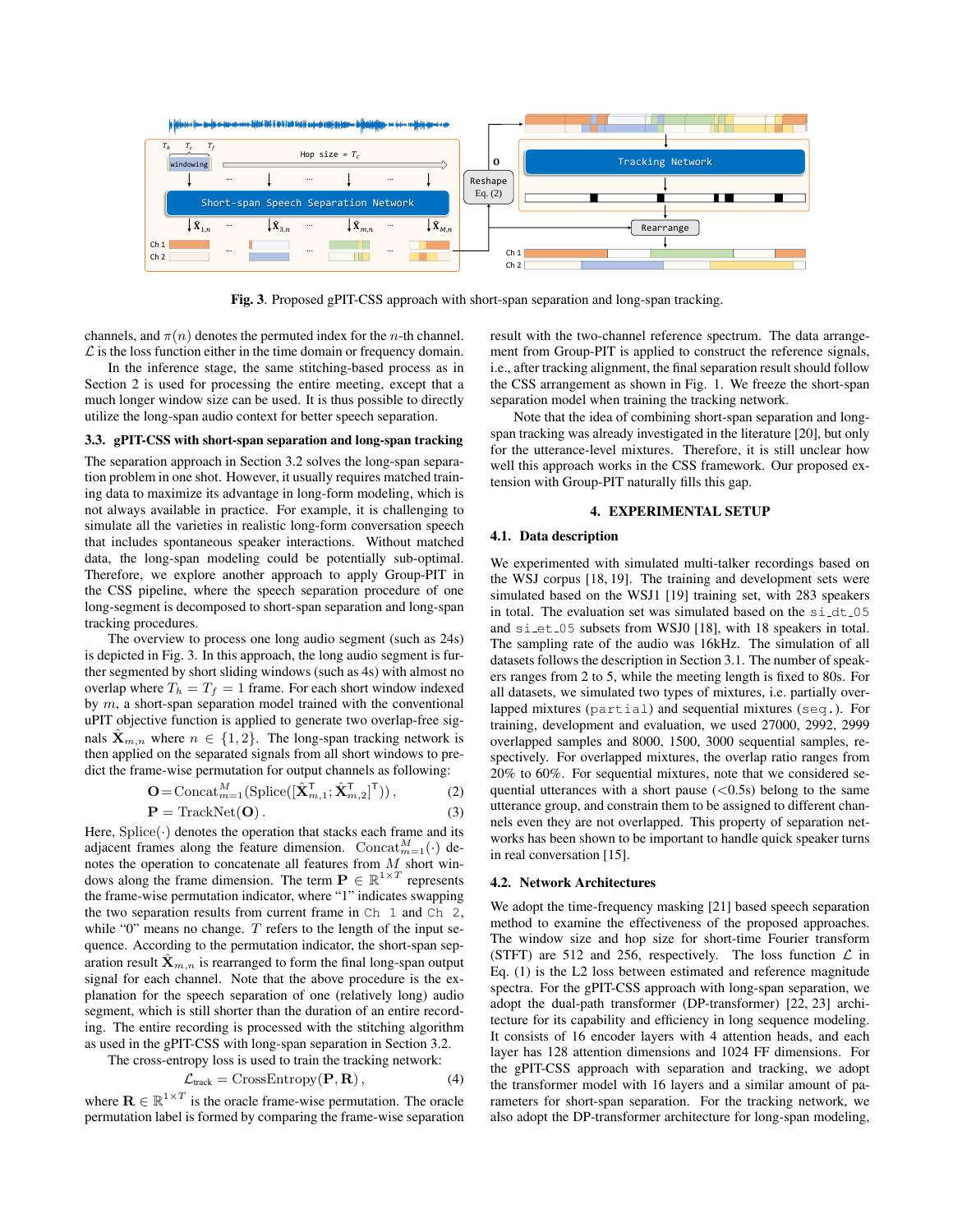<span id="page-3-0"></span>Table 1. Average utterance-level SI-SNR (dB) of gPIT-CSS based long-span separation models with different sliding window sizes.

| Model                                 | $T_{tr}$ (s) | Sliding window size (s) |       |       |       |
|---------------------------------------|--------------|-------------------------|-------|-------|-------|
|                                       |              | 4                       | 16    | 32    | 60    |
| Original partial mixture              |              | 2.84                    |       |       |       |
| gPIT-CSS with long-span<br>separation | 4            | 9.02                    | 2.70  | 2.40  | 2.31  |
|                                       | 16           | 0.94                    | 13.92 | 7.08  | 6.46  |
|                                       | 32           | 1.04                    | 13.47 | 14.10 | 12.26 |
|                                       | 60           | 1.84                    | 11.61 | 13.01 | 14.58 |
| + Oracle permutation                  | 4            | 11.93                   | 8.59  | 5.59  | 3.66  |
|                                       | 16           | 8.55                    | 15.64 | 11.18 | 8.19  |
|                                       | 32           | 8.84                    | 15.87 | 16.12 | 13.67 |
|                                       | 60           | 8.42                    | 15.00 | 15.38 | 15.25 |

<span id="page-3-2"></span>Table 2. Average frame-wise accuracy (%) of gPIT-CSS based longspan separation models with different sliding window sizes.

| Model                                 | $T_{tr}$ (s) |       | Sliding window size (s)<br>16 | 32    | 60    |
|---------------------------------------|--------------|-------|-------------------------------|-------|-------|
| Original seq. mixture                 | ۰            | 2.84  |                               |       |       |
| gPIT-CSS with long-span<br>separation | 4            | 77.87 | 63.12                         | 62.71 | 61.99 |
|                                       | 16           | 56.65 | 94.22                         | 77.65 | 77.00 |
|                                       | 32           | 53.46 | 94.21                         | 94.66 | 91.92 |
|                                       | 60           | 53.53 | 90.43                         | 93.40 | 97.45 |

which consists of 16 encoder layers with 128 attention dimensions and 1024 FF dimensions. The chunk size and hop size in the interand intra-chunk processing in all DP-transformer models are 150 and 75, respectively. The batch size is 96 for training Group-PIT models with a 4s sliding window on 8 GPUs. For other window lengths, we adjust the batch size accordingly to fit approximately the same amount of data into each batch as long as the memory can hold. The AdamW optimizer is used for training.

#### 5. EXPERIMENTAL RESULTS

## 5.1. gPIT-CSS with long-span separation

As mentioned in Section [3.2,](#page-1-2) the proposed Group-PIT allows training of speech separation models on much longer segments than uPIT. Therefore, we first compared the performance of direct long-span separation models trained with different window lengths  $T_{tr}$ . The best permutation of the meeting-level separation output channels is first determined, and the oracle utterance boundaries in each channel are then used to calculate the utterance-level scale-invariant signalto-noise ratio (SI-SNR) [\[24\]](#page-4-21). The overlap between adjacent windows is set to 2s by default, i.e.  $T_h = T_f = 1s$  for all models.

Table [1](#page-3-0) shows the separation performance on the overlapped evaluation data (partial). It is shown that when evaluated with different sliding window lengths, models trained with a longer window tend to have better performance. This verifies our conjecture that a longer context can benefit the separation of long-form audios. In all conditions, the best performance is achieved when the same window length is used for both training and evaluation. In addition, we can observe that models trained with longer windows tend to reach the performance with oracle permutations<sup>[1](#page-3-1)</sup>, which further demonstrates the effectiveness of the proposed approach. Note that the setting of 4s training data is usually adopted by uPIT-CSS systems, and the gPIT-CSS with 4s can serve as a reference for uPIT-CSS. However, it should be noted that gPIT and uPIT are not equivalent for this condition, as the gPIT training data might contain more

<span id="page-3-3"></span>Table 3. Performance comparison of two different gPIT-CSS approaches. "stitching" denotes the gPIT-CSS approach with longspan separation, while "tracking" denotes the gPIT-CSS approach with short-span separation and long-span tracking.

| Model                    | Approach          | Tracking acc. | <b>SI-SNR</b> |
|--------------------------|-------------------|---------------|---------------|
| Original partial mixture | no processing     |               | 2.84          |
| gPIT-CSS $(T_{tr} = 2s)$ | + stitching       |               | 4.36          |
|                          | + tracking        | 91.81%        | 9.21          |
|                          | + oracle tracking | 100%          | 17.16         |
| gPIT-CSS $(T_{tr} = 4s)$ | + stitching       |               | 7.50          |
|                          | + tracking        | 90.81%        | 8.22          |
|                          | + oracle tracking | 100%          | 17.20         |

than 2 speakers in one 4s training sample while uPIT strictly requires no more than 2 speakers for each sample.

For the sequential evaluation data (seq.), since no overlap exists, the SI-SNRs of the separation outputs tend to be very large  $(> 30dB)$ , which is inappropriate to compare due to the nonlinear scale in SI-SNR. Instead, we compare the frame-wise accuracy of speaker assignment in each output channel in Table [2.](#page-3-2) This is obtained by calculating the percentage of speaker turns in the best frame-wise permutation based on the final meeting-level separation output. It can be seen that models trained with longer windows also show higher frame-wise accuracies on the sequential mixture, which further shows the benefit of the proposed approach.

5.2. gPIT-CSS with short-span separation and long-span tracking In this section, we evaluate the gPIT-CSS approach with short-span separation and long-span tracking. In contrast with the relatively large window length and overlap length used in Section [3.2,](#page-1-2) we only use a short sliding window (2s and 4s) with a 2-frame overlap for short-span separation. The tracking network is trained and evaluated using a 24s sliding window. The overlap between adjacent tracking windows is 12s and 2s for training and evaluation, respectively. Table [3](#page-3-3) shows the performance of tracking-based models trained with different window lengths. Although the frame-wise tracking accuracy is not low, the overall SI-SNR performance is not as good as the direct long-span separation approaches with the best stitching window configuration in Table [1,](#page-3-0) which suggests this approach is more sensitive to frame-wise tracking errors. However, such comparison is unfair because much longer overlap sizes are used to achieve good performance in Table [1,](#page-3-0) leading to higher computational overhead. If we reduce the overlap size to only 2 frames, as shown in Table [3,](#page-3-3) the performance of the long-span speech separation (denoted as "stitching" in Table [3\)](#page-3-3) is severely degraded. On the other hand, the tracking-based approach can significantly improve the final separation result while enjoying a much lower computational  $cost^2$  $cost^2$ . It is especially helpful when a shorter separation window is used, as more improvement is achieved with  $T_{tr} = 2s$  over  $T_{tr} = 4s$ .

## 6. CONCLUSION

In this paper, we explored the long-span speech separation approaches in the meeting scenario. A novel training scheme called Group-PIT was proposed to cope with the permutation problem in long-form speech. We showed that Group-PIT-based speech separation models can be trained directly on the arranged long-form speech with the same computational complexity as in uPIT. Moreover, we explored two different Group-PIT-based speech separation approaches for long-span speech processing, and their effectiveness was validated on the simulated data based on the WSJ corpus.

<span id="page-3-1"></span><sup>&</sup>lt;sup>1</sup>Here, "oracle permutations" means using the reference signal to determine the permutation of each window to stitch adjacent separated segments.

<span id="page-3-4"></span><sup>2</sup>The computational cost for our tracking network is roughly one third of the cost required for uPIT-CSS with 2s overlap, and the total computational cost becomes lower even with the overhead for the tracking network.